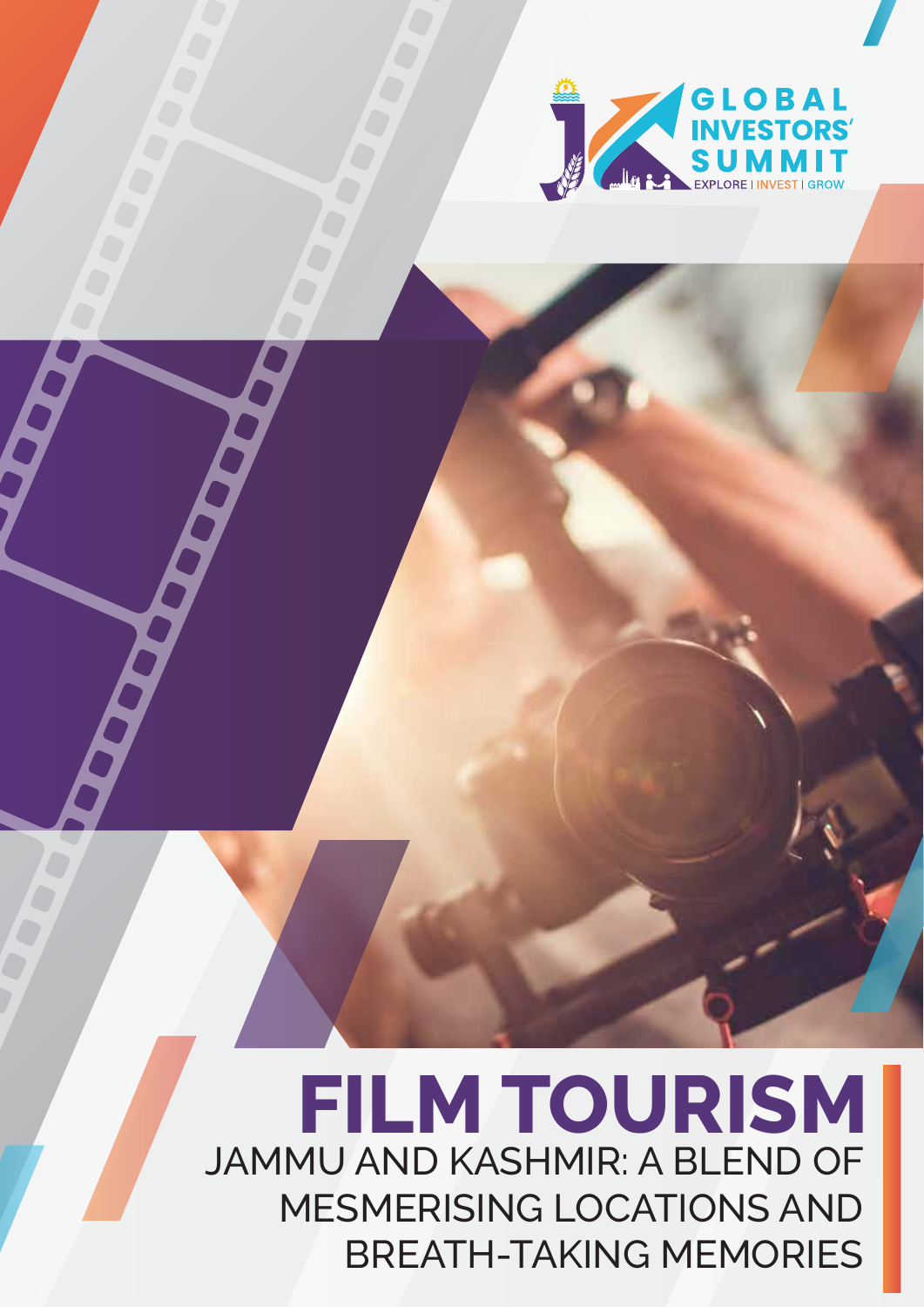## **ADVANTAGE JAMMU & KASHMIR**

Jammu and Kashmir is blessed with picturesque locations, religious and heritage sites and has built a legendary association with Indian and International Film Industry as an ideal destination for film shooting and other associated activities.

Hon'ble Prime Minister Shri Narendra Modi has recently exhorted the film industry to take-up shooting of films in Jammu and Kashmir with a renewed vigour.



Films shot in Jammu and Kashmir have been well acknowledged both in India and abroad.



Jammu and Kashmir offers multiple locations for film-shooting that include scenic landscapes, heritage and pilgrimage sites.



Adventure tourism in Jammu and Kashmir has provided additional opportunities for film producers for using them in their movies.



Film-shooting also generates increased influx of tourists visiting these locations thus building beneficial mutualism with local communities.



Jammu and Kashmir Government has set up a full-fledged Promotion Committee to provide facilitation support and security to all film units.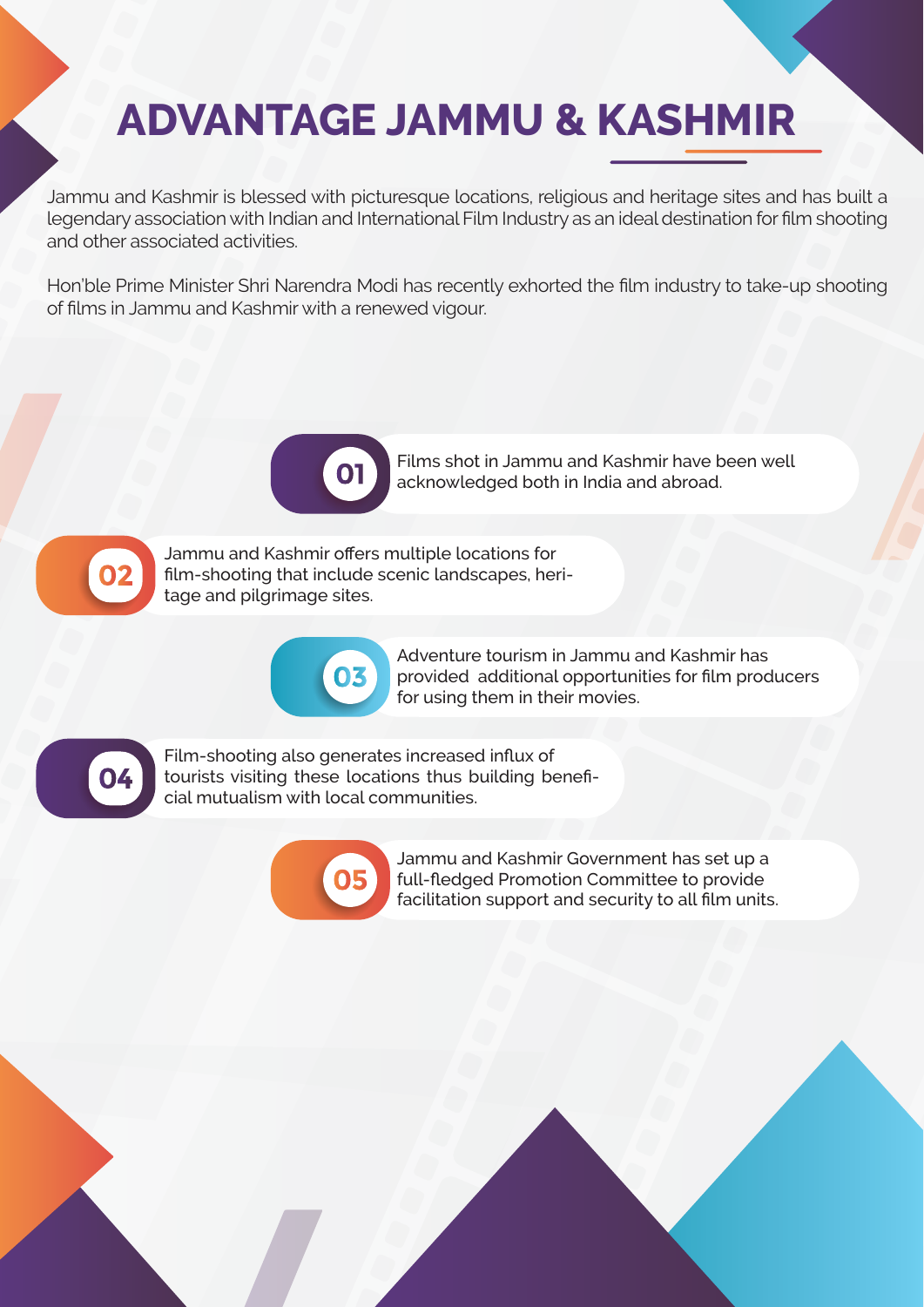## **FILM TOURISM IN JAMMU & KASHMIR**



### **POLICY HIGHLIGHTS**